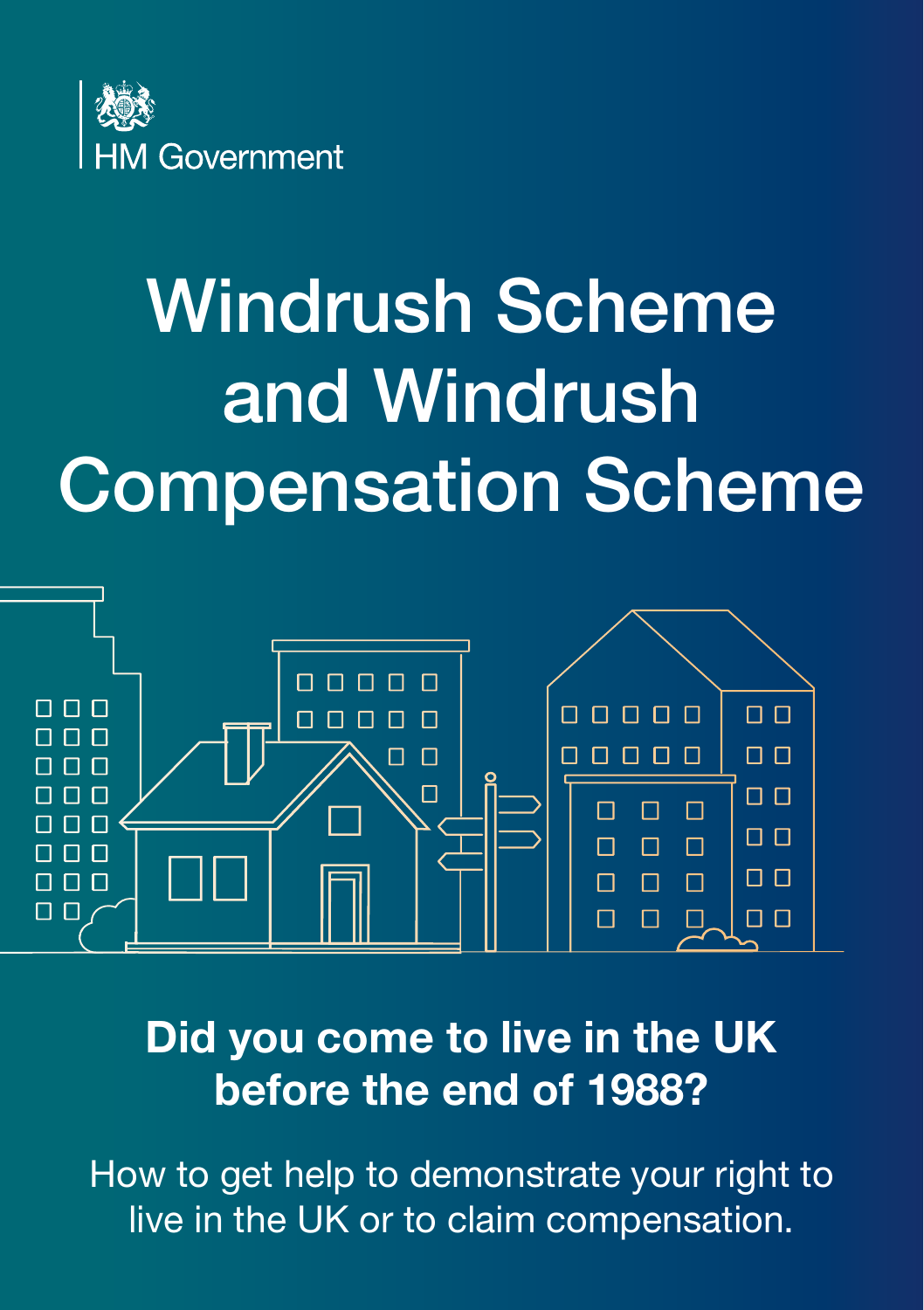

Did you come to live in the UK before the end of 1988?

And are you worried about proving your right to live here?

If so, we can help.

# The Windrush Scheme

### What is the Windrush Scheme?

Many people who settled lawfully in the UK years ago have the right to live and work here, but some of these people do not have the right documents to show their lawful status. They may have found it hard to demonstrate their right to work and access services in the UK. This can also apply to their children in some circumstances. The Government has apologised for this.

The Government has set up the 'Windrush Scheme' to help people get the documents they need free of charge. It is working with groups representing affected communities, in order to help rebuild trust and make sure people know what support is available.

If you have lost out on things like jobs and healthcare because you could not prove your right to live in the UK, you may also be able to claim compensation through the Government's 'Windrush Compensation Scheme'.

More information on the Windrush Compensation Scheme is on page 8.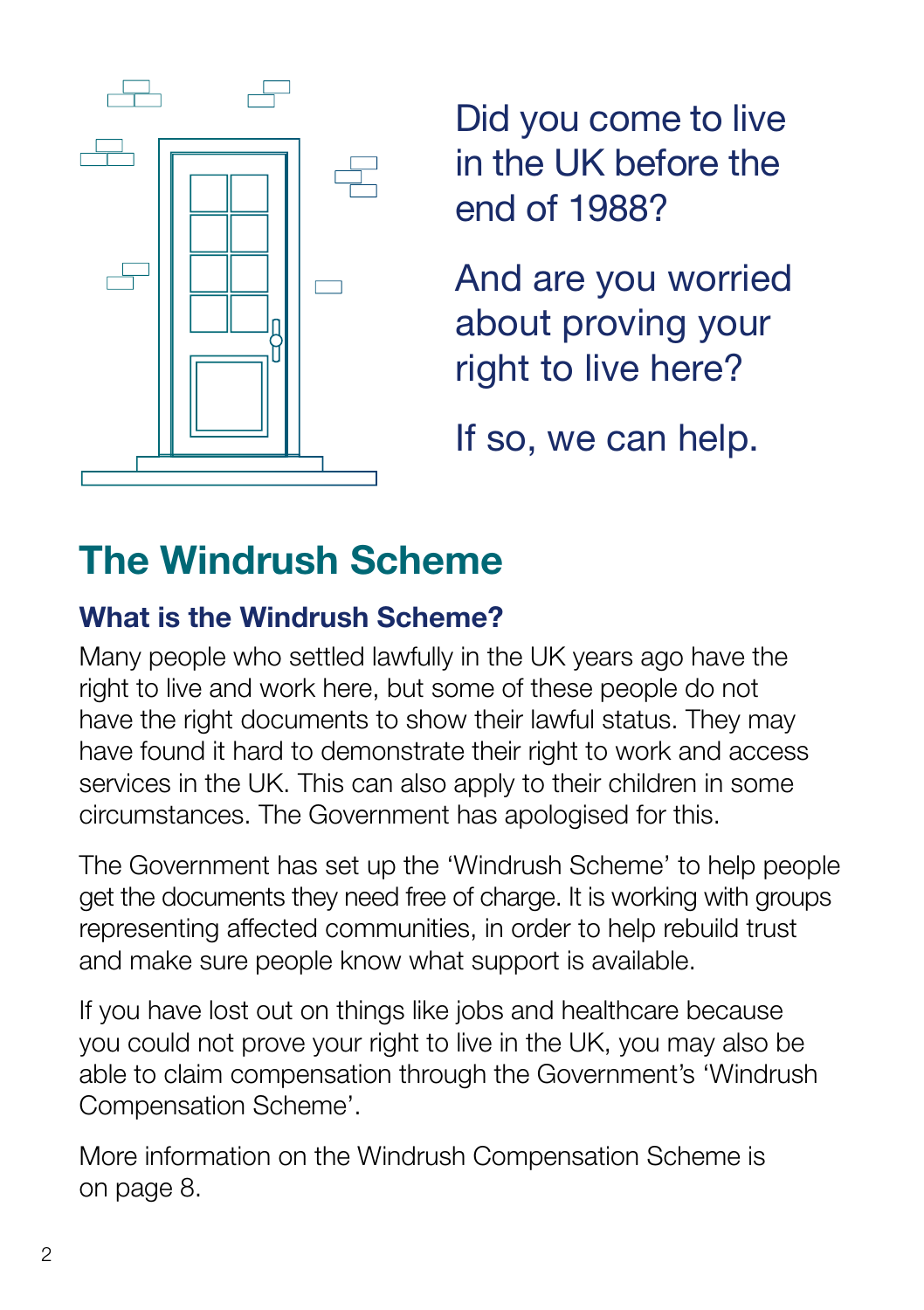# Important

Nothing you tell the Windrush teams will be passed to Immigration Enforcement.

All applications under the Windrush Scheme are free.  $\Box$  $\Box$ 

 $\Box$  $\Box$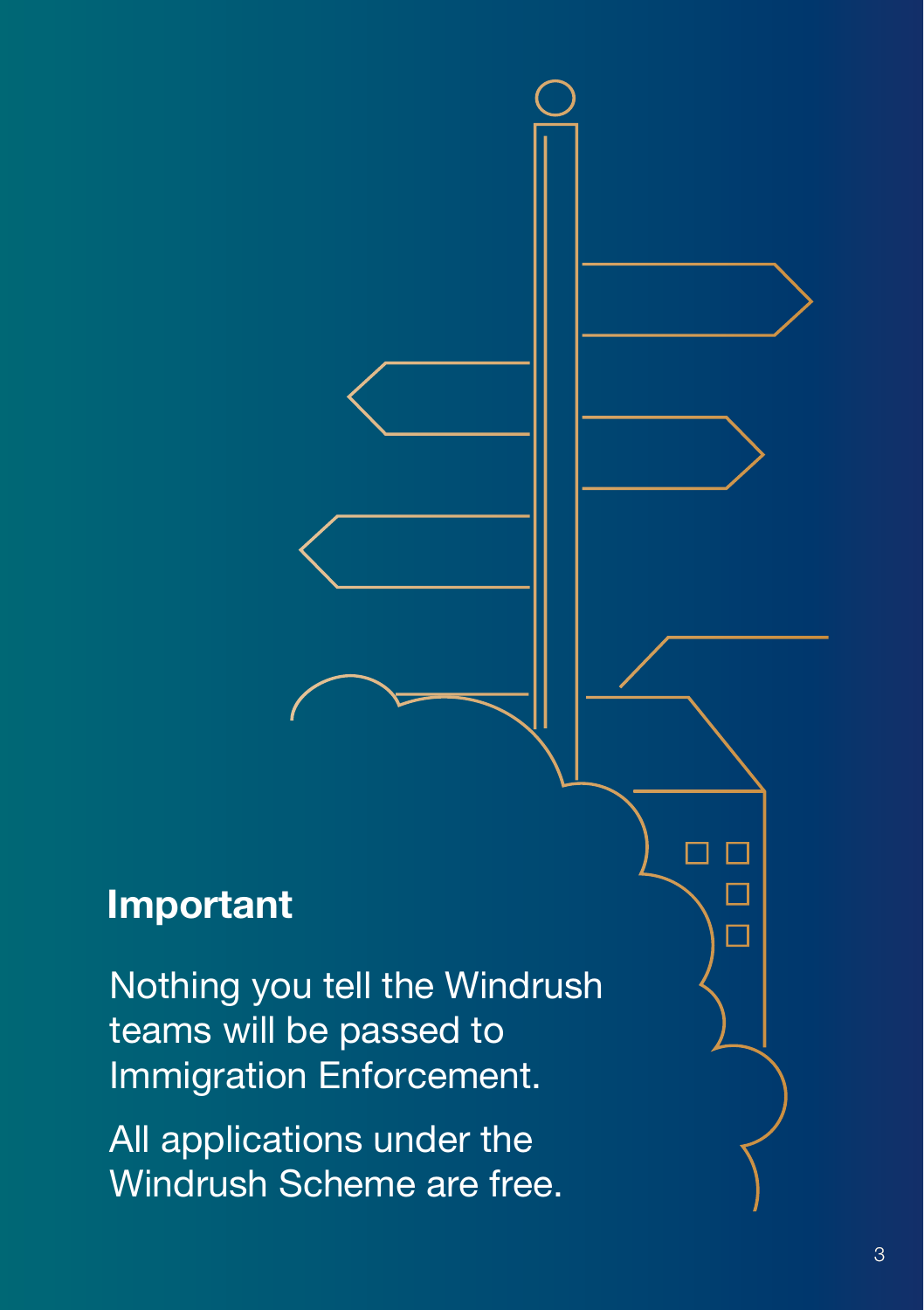### Who can get help from the Windrush Scheme?

If you fall within one of the following groups, you may qualify for help in getting the documents you need.

### People in the UK who:

- $\overline{M}$  arrived in the UK before the end of 1988 and are settled in the UK (including non-Commonwealth citizens).
- $\overline{M}$  are a Commonwealth citizen and settled in the UK before 1 January 1973 or have the 'right of abode'.
- $\triangledown$  are a child of a Commonwealth citizen, where the parent settled in the UK before 1 January 1973 or has "right of abode", and were born in the UK or came here as a child and have lived here ever since.
- $\triangledown$  are a Commonwealth citizen who was settled in the UK before 1 January 1973, whose settled status lapsed because they left the UK for more than 2 years, and who is now lawfully in the UK and has strong ties to the UK.

### People not in the UK who:

 $\overline{M}$  are a Commonwealth citizen and were settled in the UK before 1 January 1973.



To find out if you can get help, please call the Windrush Helpline for free on 0800 678 1925 or visit gov.uk/Windrush.



### Can I apply for British citizenship under the Scheme?

If you are a Commonwealth citizen and settled in the UK before 1 January 1973, or are a child of someone who did, you may be entitled to a free citizenship application. Please call us to find out more.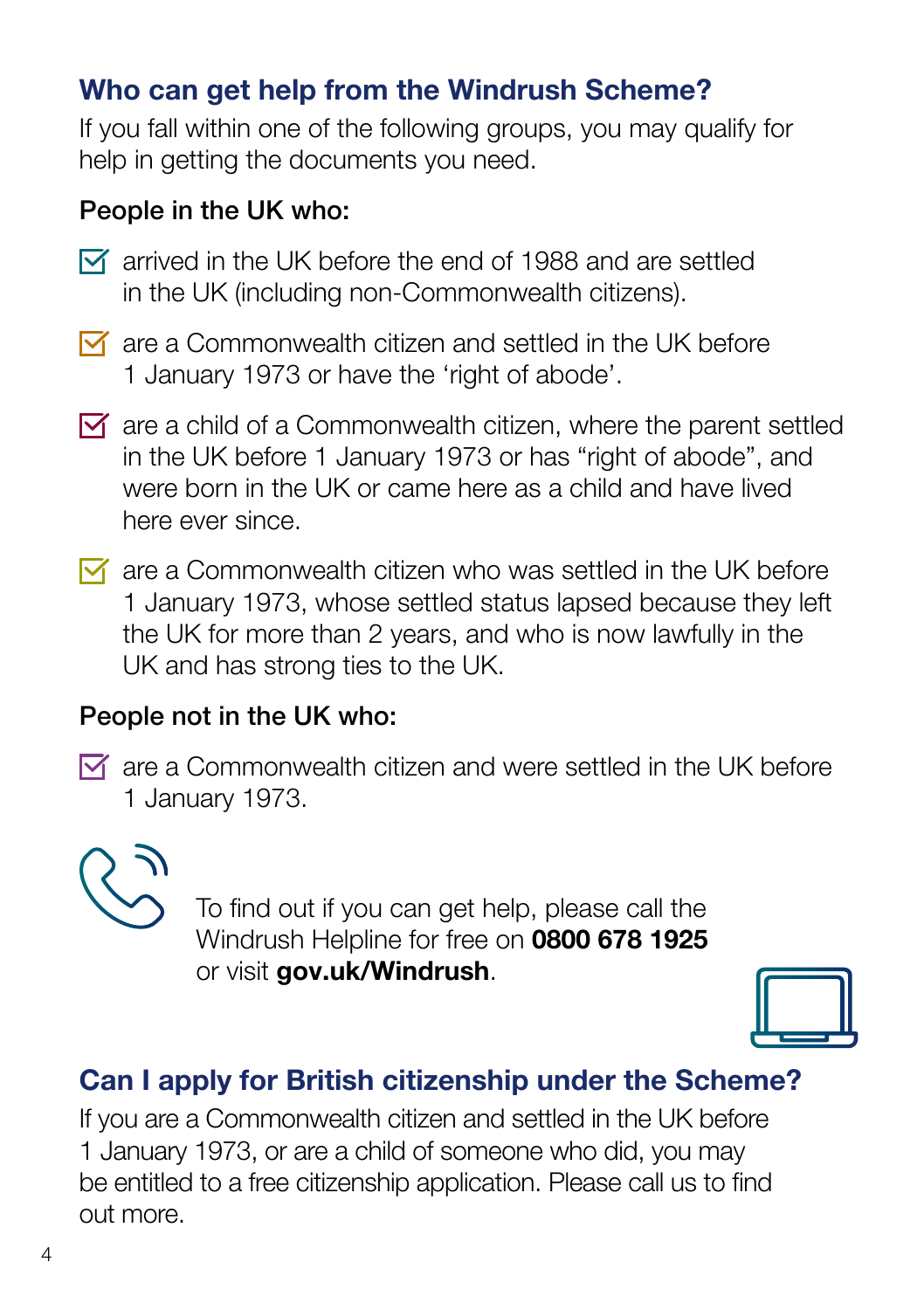

# Examples of people who would be helped by the Scheme

### **Christopher**

Christopher's father came to the UK from Grenada in 1970. Christopher came to the UK with his mother when he was eight. He has lived

in the UK ever since. Both of Christopher's parents died many years ago. Christopher works for the NHS. Christopher asked the Windrush Scheme for help to get British Citizenship.

He could not remember certain details about his parents, such as when they came to the UK and what their status was. The Windrush Scheme looked for information about Christopher and his parents, so he could show he was allowed to live in the UK. They found Government records that showed that Christopher's parents had lived in the UK ever since they arrived, and that his father had lived here before 1973.

Christopher was granted British citizenship.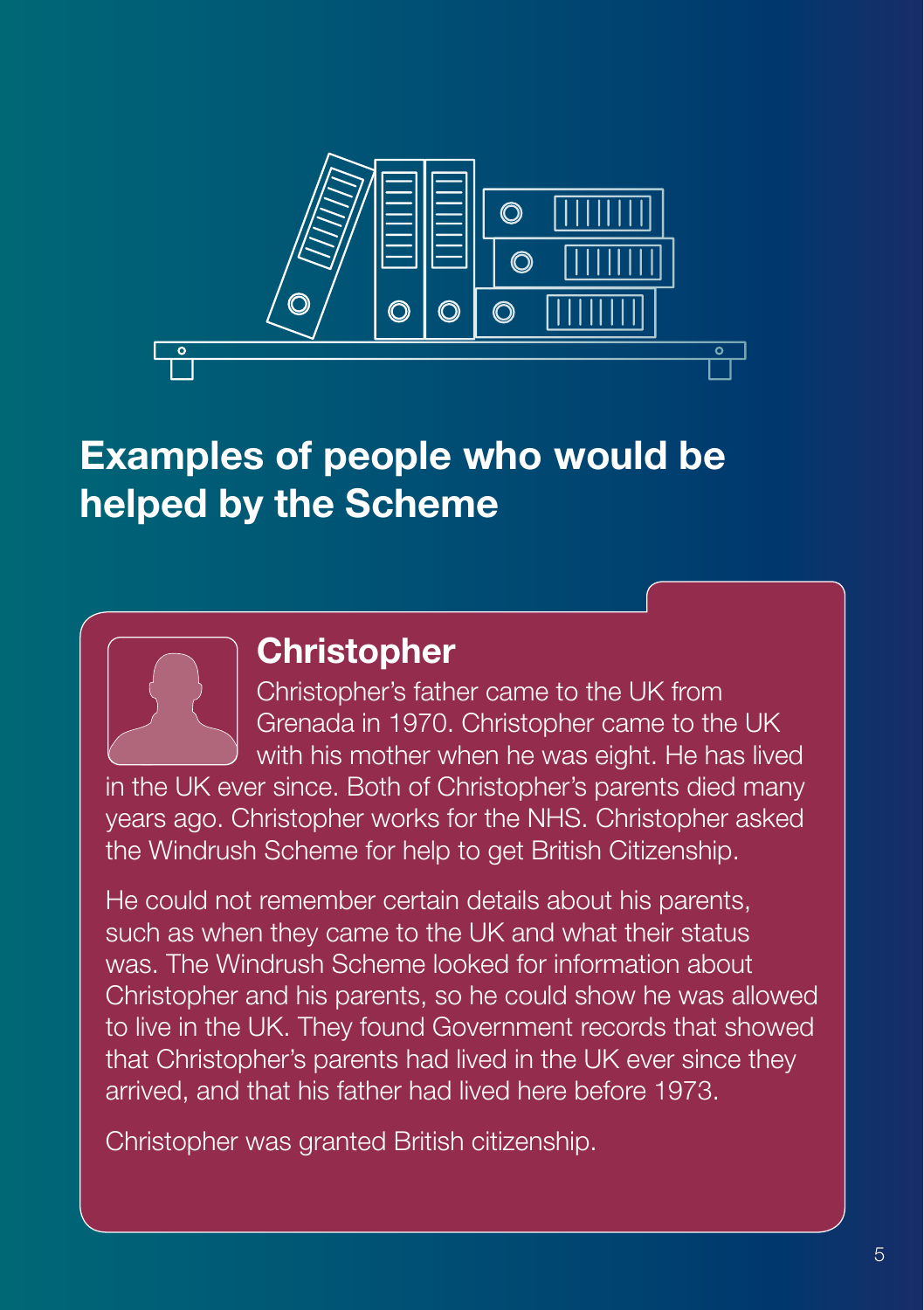

### Patricia

Patricia came to the UK from Jamaica with her parents in 1963 when she was 5. She has lived in the UK ever since. She had nothing to prove that

she was allowed to live in the UK.

Patricia contacted the Windrush Scheme. They explained how to apply. They helped her by looking for evidence of her status and long residence in government records.

She was given British Citizenship for free.



### Sandeep

Sandeep came to the UK from India and settled here in 1970 aged 20. He set up a business in the UK. In 2008 he went back to India to look

after his elderly parents. He kept his business active in the UK. His two children and their families still lived here and he visited the UK regularly.

When Sandeep's parents died in India, he wanted to come back to the UK to live. He got a six-month visit visa, and contacted the Windrush Scheme for help on arrival.

Sandeep was granted 'indefinite leave to remain' because of his strong ties with the UK.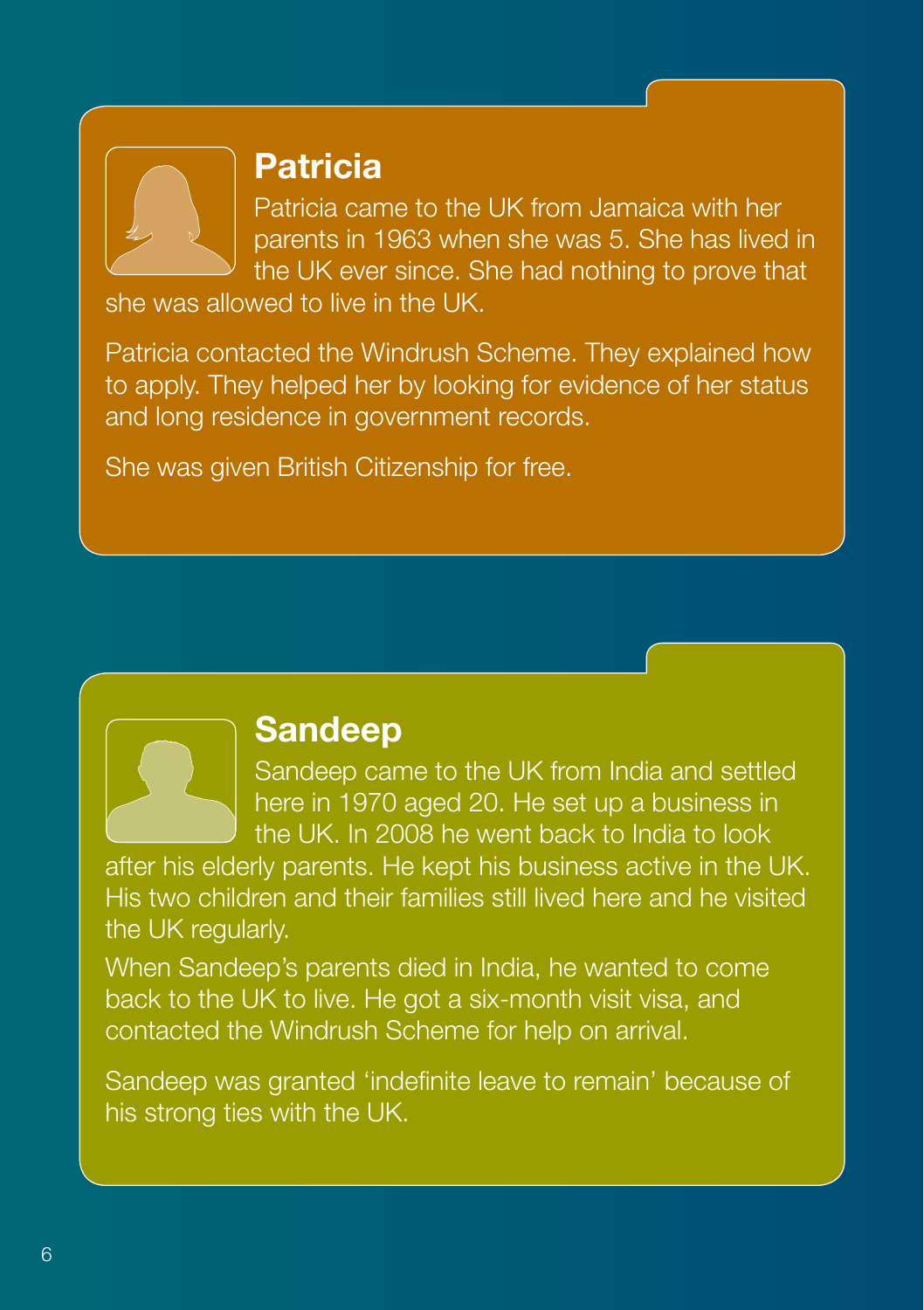### Yvonne

Yvonne is 75 and arrived in 1966 with her husband. They have two children who were born in the UK and still live here. Yvonne and her

husband retired in 2008 and went to Nigeria. She has visited the UK often to see her family.

When her husband died, Yvonne wanted to return to the UK to live with her daughter.

The Windrush Scheme team helped Yvonne get a 'returning resident visa' because of her strong ties to the UK. Now back in the UK she has been given a further document to prove she is 'settled' in the UK.



### Find out more

Contact us to get advice on the Windrush Scheme and the Windrush Compensation Scheme

Free phone: 0800 678 1925

Email: commonwealthtaskforce@homeoffice.gov.uk

Visit: gov.uk/Windrush

We can also help vulnerable people or those who need additional support

Nothing you tell the Windrush teams will be passed to Immigration Enforcement.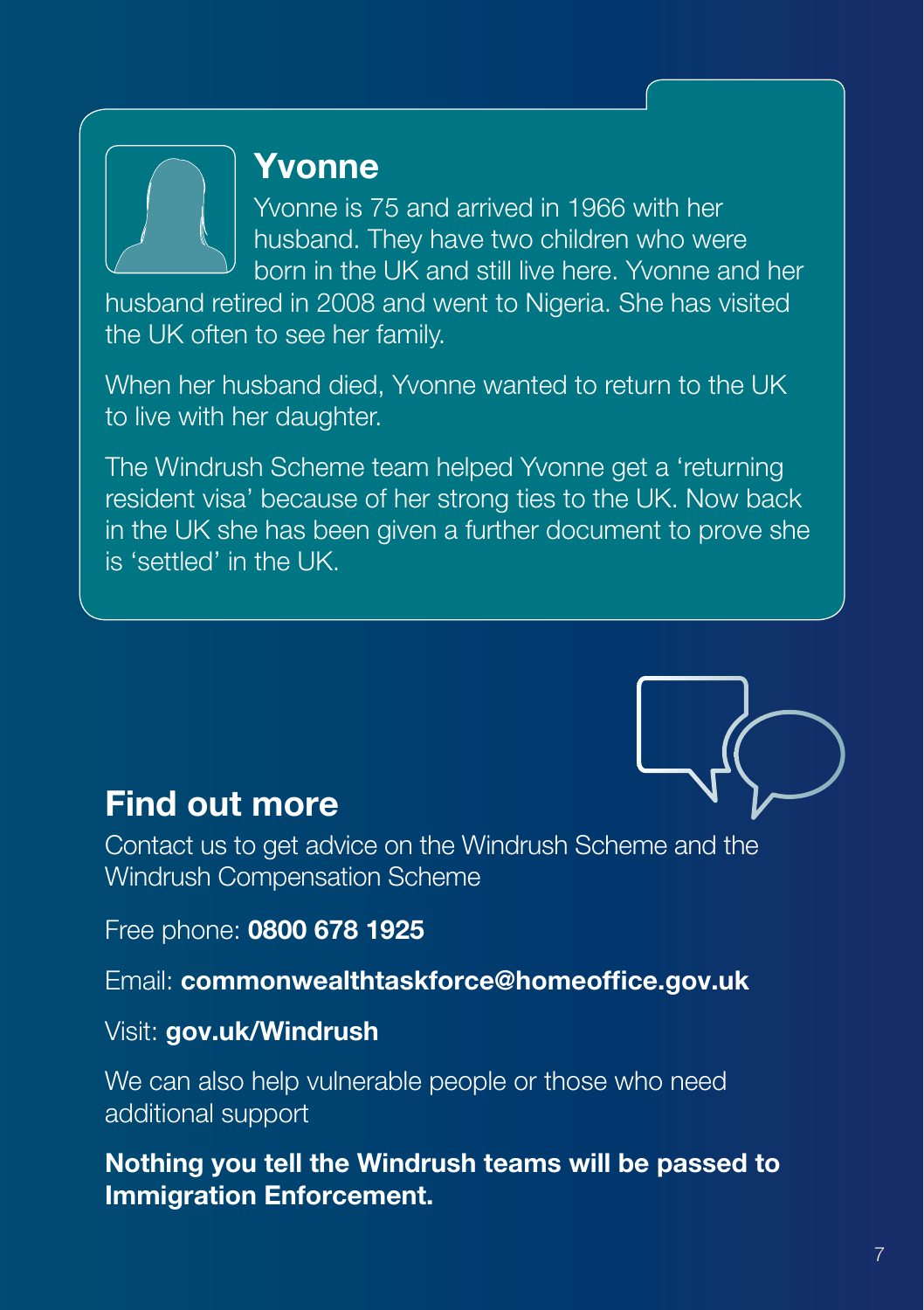# Windrush Compensation Scheme



If you lost out on things or suffered because you could not prove your lawful right to live in the UK, you may be able to claim compensation from the Government. This is called the Windrush Compensation Scheme.

### Who can claim compensation?

The eligibility criteria are the same as the Windrush Scheme. However, the Compensation Scheme is also open to:

- $\triangledown$  children and grandchildren of Commonwealth citizens in certain circumstances.
- $\overline{M}$  the estates of those who are now deceased but who would have otherwise been eligible to claim compensation.
- $\triangledown$  close family members of eligible claimants, in certain circumstances.

### Types of loss you can claim for

The types of loss you can claim for includes if you could not prove your right to work, access services or if you faced enforcement action.

### You may be able to claim compensation for losses including those related to:

- employment
- immigration fees
- housing
- health
- education
- driving licences
- banking
- impact on normal daily life (for example, you missed key family events or were unable to travel)
- detention and removal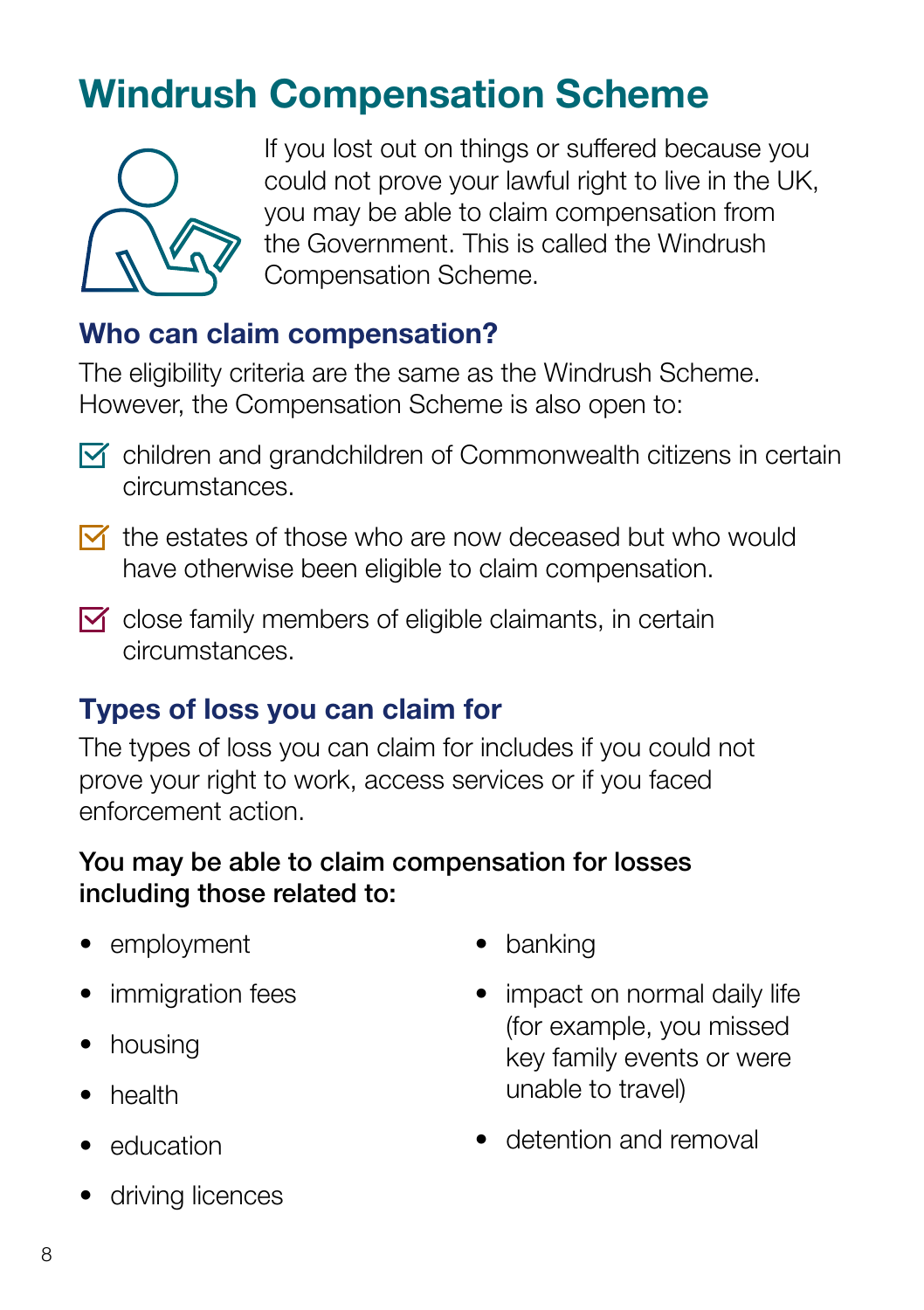### Even if you are now a British Citizen you can still make a compensation claim if you were affected in the past.

If you are in the UK, you will need evidence of your right to live in the UK before you can make a claim for compensation. You can get help to do this through the Windrush Scheme.

If you are in urgent financial need as a result of difficulties evidencing your status, you may be eligible for an urgent and exceptional payment. Contact the Windrush Scheme for more information.



To find out more about the things you can claim for, visit www.gov.uk/windrushcompensation

For more information and help to apply, call for free on 0800 678 1925.

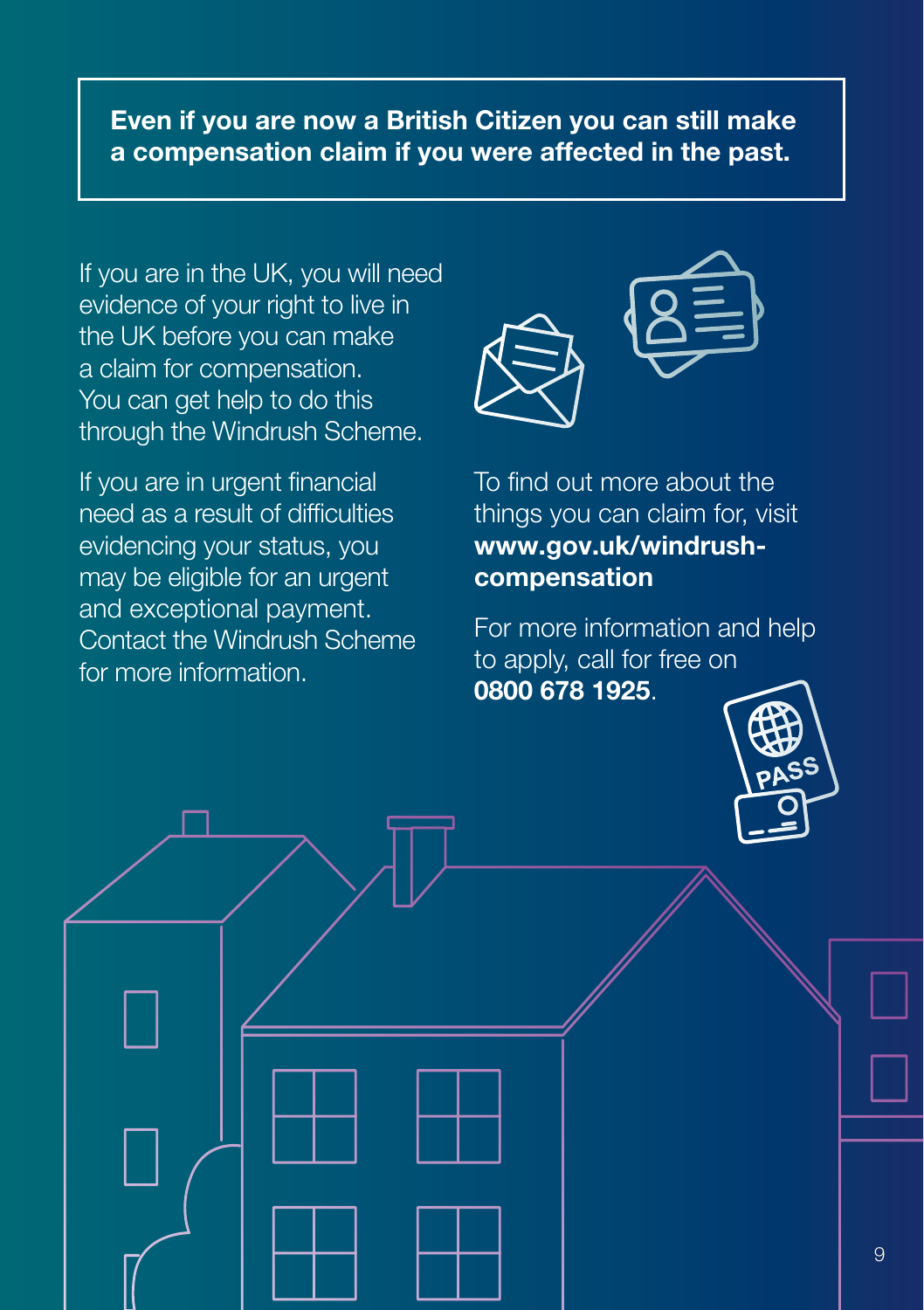# **Glossarv**

'Windrush Commonwealth Taskforce'. A dedicated team set up to provide advice and help to people who may want to apply under the Windrush Scheme or seek compensation.

**'Windrush Scheme'** A free service that provides people with the documents they need to demonstrate their right to live and work in the UK.

**'Windrush Compensation Scheme'** A free service to provide compensation to people and their close family members who lost out on things like jobs and healthcare because they could not demonstrate their right to live in the UK.

'Settled' means you can live and work in the UK on a permanent basis. It is commonly used to refer to someone who has Indefinite Leave to Remain or Enter.

'Right of abode' is a legal status that means you have an unrestricted right to enter, live and work in the UK.

**'Estate'** is the property and money of a person who has died.

**'Claimant'** is a person making a claim.

**'Status'** means immigration status giving rights to visit or live in the UK.

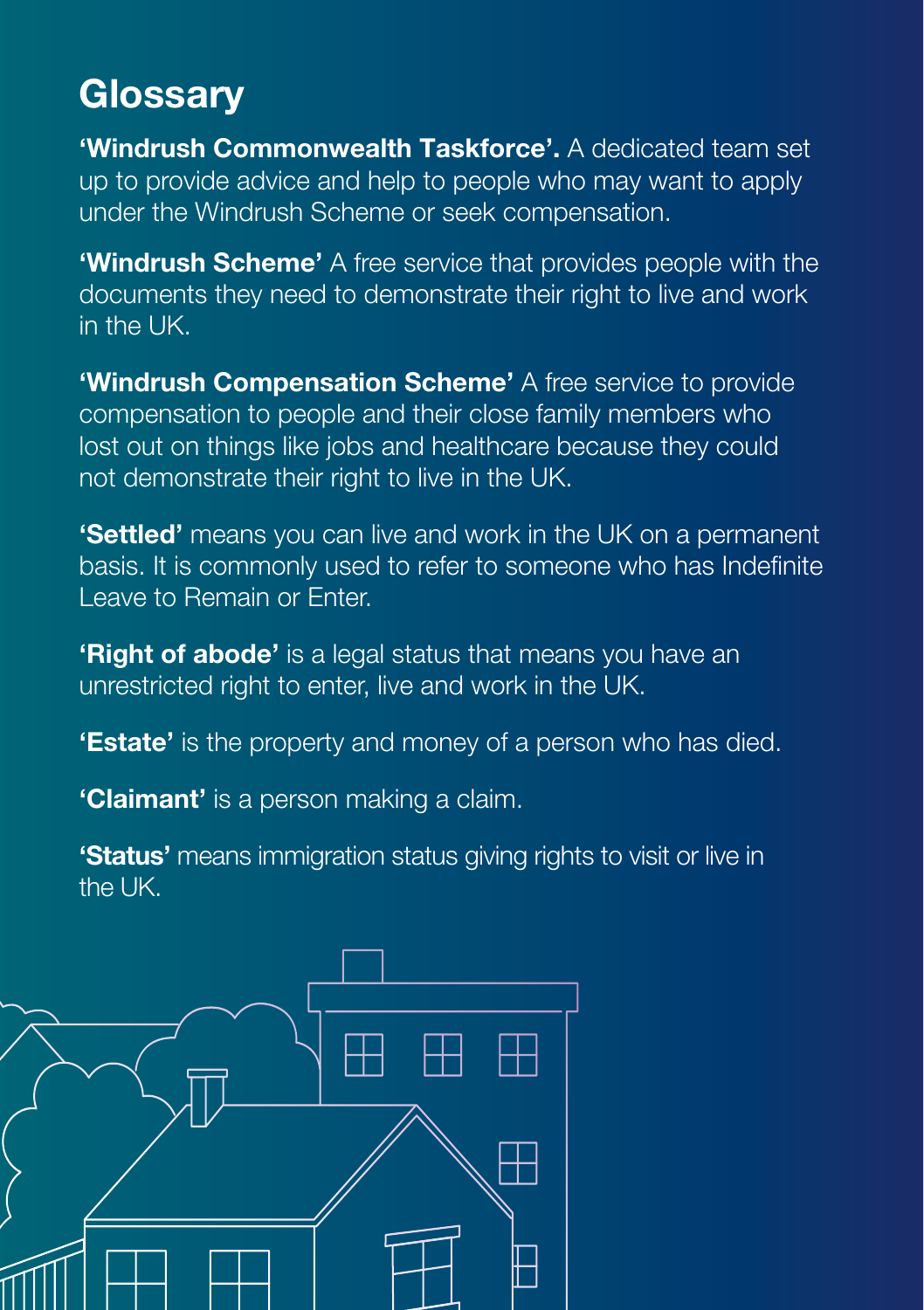# Commonwealth countries

Many people affected by Windrush have come from Commonwealth countries. Commonwealth countries include:

- Anguilla
- Antigua and **Barbuda**
- Australia
- The Bahamas
- Bangladesh
- Barbados
- Belize
- Bermuda
- Botswana
- British Antarctic **Territory**
- British Indian Ocean Territory
- Brunei
- Canada
- Cayman Islands
- Cyprus (excluding the Sovereign base area)
- Dominica
- Falkland Islands
- Fiji
- The Gambia
- Ghana
- Gibraltar
- Grenada
- Guyana
- Hong Kong
- India
- Jamaica
- Kenya
- Kiribati
- Lesotho
- Malawi
- Malaysia
- Maldives
- Malta
- Mauritius
- Montserrat
- Namibia
- Nauru
- New Zealand
- Nigeria
- Pakistan
- Papua New Guinea
- Pitcairn. Henderson, Ducie and Oeno Islands
- Saint Lucia
- Samoa
- **Seychelles**
- Sierra Leone
- **Singapore**
- Solomon Islands
- South Africa
- South Georgia and the South Sandwich Islands
- Sri Lanka
- St Helena, Ascension and Tristan da Cunha
- St Kitts and Nevis
- St Vincent and The Grenadines
- Swaziland
- Tanzania
- Tonga
- Trinidad and Tobago
- Turks and Caicos Islands
- Tuvalu
- Uganda
- Vanuatu
- Virgin Islands
- Zambia
- Zimbabwe